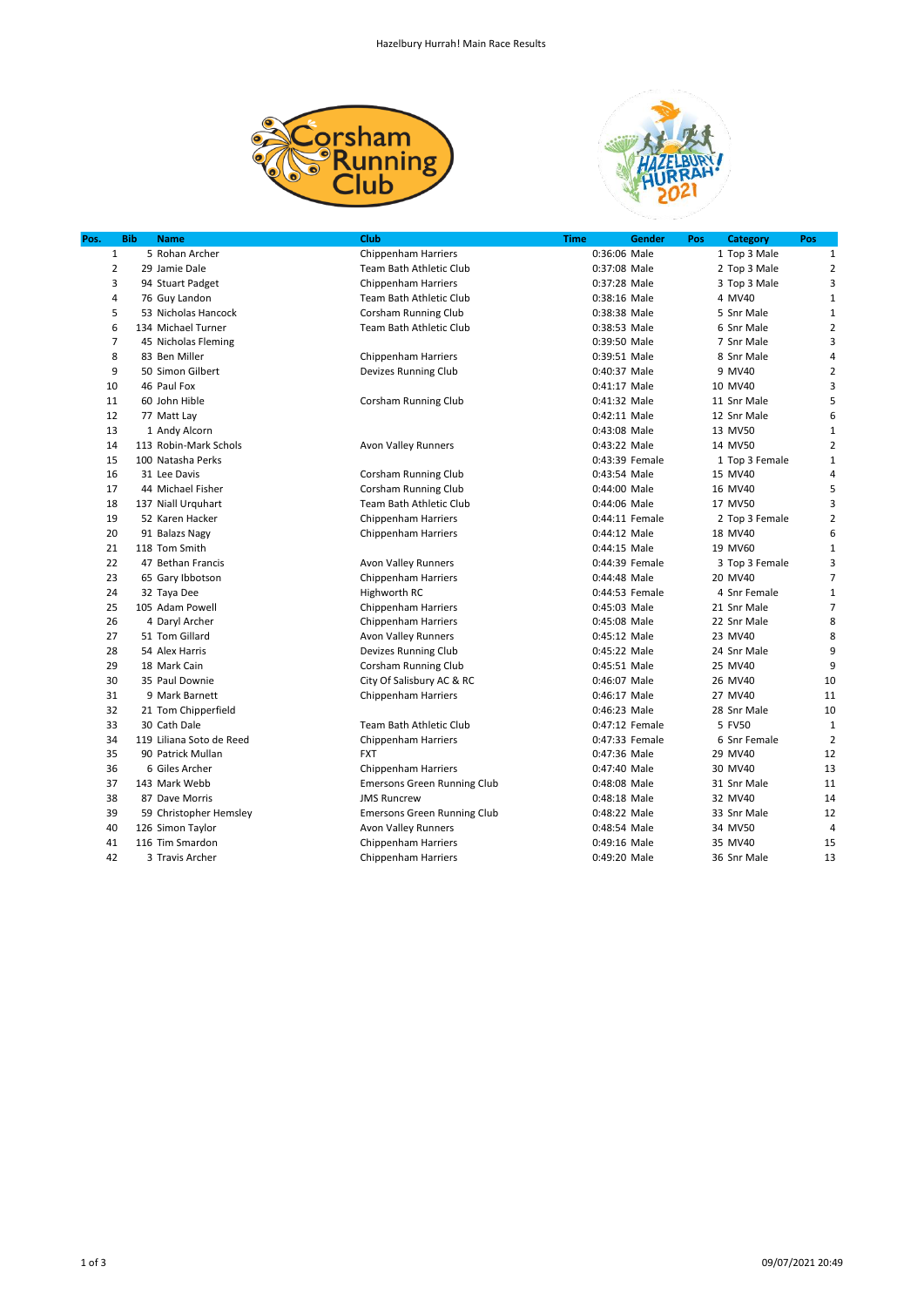



| Pos. | <b>Bib</b> | <b>Name</b>         | Club                               | <b>Time</b>  | Gender         | <b>Category</b><br>Pos | Pos            |
|------|------------|---------------------|------------------------------------|--------------|----------------|------------------------|----------------|
| 43   |            | 133 Keziah Trump    |                                    |              | 0:49:27 Female | 7 Snr Female           | 3              |
| 44   |            | 38 Jamie Duncan     | <b>Bath Amphibians</b>             | 0:49:55 Male |                | 37 Snr Male            | 14             |
| 45   |            | 95 Julian Paine     |                                    | 0:49:59 Male |                | 38 MV50                | 5              |
| 46   |            | 144 Georgie Wells   | Team Bath Athletic Club            |              | 0:50:07 Female | 8 FV40                 | $\mathbf{1}$   |
| 47   |            | 151 Nick Young      | <b>Emersons Green Running Club</b> | 0:50:17 Male |                | 39 MV50                | 6              |
| 48   |            | 56 Juliette Hatt    | <b>Chippenham Harriers</b>         |              | 0:50:25 Female | 9 FV40                 | $\overline{2}$ |
| 49   |            | 69 Hannah Jordan    | Devizes Running Club               |              | 0:50:39 Female | 10 Snr Female          | 4              |
| 50   |            | 81 Julia Maddocks   | Chippenham Harriers                |              | 0:50:48 Female | 11 FV40                | 3              |
| 51   |            | 43 Claire Fennell   |                                    |              | 0:51:02 Female | 12 Snr Female          | 5              |
| 52   |            | 57 Joe Hatt         | Chippenham Harriers                | 0:51:11 Male |                | 40 MV50                | $\overline{7}$ |
| 53   |            | 146 Ilana Wigfield  | <b>Team Bath Athletic Club</b>     |              | 0:51:17 Female | 13 FV50                | $\overline{2}$ |
| 54   |            | 135 Philip Turner   |                                    | 0:51:26 Male |                | 41 MV40                | 16             |
| 55   |            | 86 Jo Moorshead     | Corsham Running Club               |              | 0:51:27 Female | 14 FV40                | $\overline{4}$ |
| 56   |            | 122 Gareth Squire   | <b>Chippenham Harriers</b>         | 0:51:59 Male |                | 42 MV50                | 8              |
| 57   |            | 39 Mark Dyer        |                                    | 0:52:12 Male |                | 43 MV40                | 17             |
| 58   |            | 106 Mark Powell     | Chippenham Harriers                | 0:52:35 Male |                | 44 MV50                | 9              |
| 59   |            | 109 Lorraine Roe    |                                    |              | 0:52:44 Female | 15 FV40                | 5              |
| 60   |            | 2 Peter Allen       | Corsham Running Club               | 0:53:08 Male |                | 45 MV60                | $\overline{2}$ |
| 61   |            | 78 Rob Lay          |                                    | 0:53:58 Male |                | 46 MV60                | 3              |
| 62   |            | 24 Emma Cockle      |                                    |              | 0:54:04 Female | 16 FV40                | 6              |
| 63   |            | 101 Dave Perrett    | <b>Frome Running Club</b>          | 0:54:27 Male |                | 47 MV40                | 18             |
| 64   |            | 25 Patrick Connolly | <b>Emersons Green Running Club</b> | 0:54:34 Male |                | 48 MV50                | 10             |
| 65   |            | 148 John Williams   | <b>Chippenham Harriers</b>         | 0:54:35 Male |                | 49 MV50                | 11             |
| 66   |            | 82 Leigh Martin     | <b>Chippenham Harriers</b>         | 0:54:36 Male |                | 50 MV50                | 12             |
| 67   |            | 58 Ian Hayman       | <b>JMS Runcrew</b>                 | 0:54:54 Male |                | 51 MV50                | 13             |
| 68   |            | 23 Mark Clements    | <b>Hogweed Trotters</b>            | 0:55:04 Male |                | 52 MV50                | 14             |
| 69   |            | 27 Sarah Crittle    | Devizes Running Club               |              | 0:55:06 Female | 17 FV40                | $\overline{7}$ |
| 70   |            | 131 Mike Trim       |                                    | 0:55:10 Male |                | 53 MV40                | 19             |
| 71   |            | 72 Sally Kertzman   | <b>Bath Amphibians</b>             |              | 0:55:22 Female | 18 FV50                | 3              |
| 72   |            | 71 Ian Jordan       | <b>Chippenham Harriers</b>         | 0:55:35 Male |                | 54 MV50                | 15             |
| 73   |            | 92 Robbie Newton    | Devizes Running Club               | 0:55:47 Male |                | 55 Snr Male            | 15             |
| 74   |            | 145 Caroline White  | <b>Emersons Green Running Club</b> |              | 0:55:51 Female | 19 Snr Female          | 6              |
| 75   |            | 96 Caroline Palmer  | Devizes Running Club               |              | 0:56:01 Female | 20 FV60                | $\mathbf{1}$   |
| 76   |            | 11 Julie Bean       | <b>Chippenham Harriers</b>         |              | 0:56:04 Female | 21 FV40                | 8              |
| 77   |            | 127 Clive Telfer    |                                    | 0:56:07 Male |                | 56 MV60                | 4              |
| 78   |            | 129 p Thorne        | Avon Valley Runners                | 0:56:22 Male |                | 57 MV50                | 16             |
| 79   |            | 99 Steve Peake      | <b>Kingsway Runners</b>            | 0:56:48 Male |                | 58 MV40                | 20             |
| 80   |            | 62 Katie Holmes     | <b>Bath Amphibians</b>             |              | 0:57:16 Female | 22 Snr Female          | $\overline{7}$ |
| 81   |            | 74 Jason King       |                                    | 0:57:19 Male |                | 59 MV40                | 21             |
| 82   |            | 125 Ellie Strike    |                                    |              | 0:58:37 Female | 23 FV40                | 9              |
| 83   |            | 108 Jon Roberts     |                                    | 0:59:04 Male |                | 60 MV50                | 17             |
| 84   |            | 22 Robert Clacey    |                                    | 0:59:29 Male |                | 61 MV60                | 5              |
|      |            |                     |                                    |              |                |                        |                |